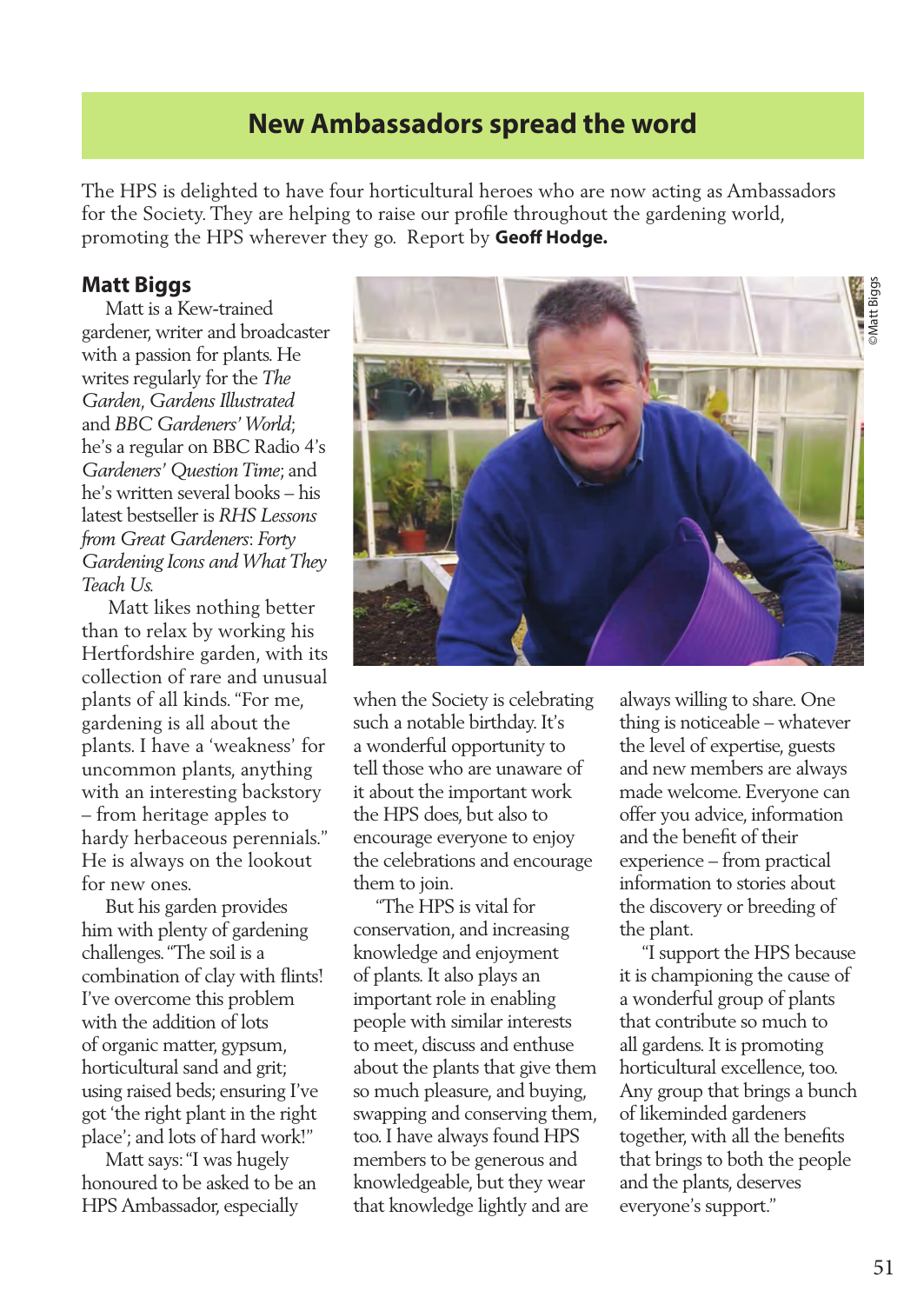

#### **Val Bourne**

 Val is an award-winning author, lecturer and garden writer who is a committed plantaholic. She is a *Daily Telegraph* regular, but also writes for *Saga, Amateur Gardening, Garden Answers, The English Garden* and, of course, this journal.

 Val joined the HPS in the 1980s, initially attracted by the seed exchange as she didn't have a lot of money while her children were growing up.

 "I've always enjoyed growing plants from seed, and this seemed the perfect answer to my woes." However, an important

offshoot has been meeting lots of knowledgeable people through the HPS, some of whom have become good friends. "I'm so glad I met Olive Mason of Dial Park in Worcestershire, and Sue Ward from Eastleigh, Hampshire. It's so important when you're starting off in gardening to be able to meet and talk to other people and to be able to swap plants with them. Many Hardy Planters are really good gardeners and they're willing to share their knowledge.

 She says that joining the HPS is a bit like joining a fellowship of plant 'custodians' who care for,

and share, a wide range of plants that are often difficult to find anywhere else.

 "I believe the HPS is of vital importance at this time. We're in a dangerous situation at the moment – lots of specialist nurseries are closing down, and there's a tidal wave of plants coming in from Europe– many unnamed or wrongly named."

 Val is committed to gardening organically and has pioneered the idea that you can have a lovely garden without chemical props. She firmly believes that naturally run gardens have fewer problems, not more, and many parts of her garden are organised with wildlife in mind. But, she says firmly, "I don't like the 'glorious jumble' of cottage gardens. I like structure and colour sequences; I go for themes. But I do have my plant passions, particularly snowdrops, peonies, dahlias, roses and hardy ferns."

 She admits that time is her greatest gardening challenge – or rather the lack of it! "Life is supposed to become easier as you get older and give you more time for hobbies and interests. But I was more-orless housebound last winter writing my latest book [*The Living Jigsaw*, reviewed in the Spring 2017 edition]. And I now realise how important doing just those essential winter jobs is. I didn't have the time then and now I can't catch up!"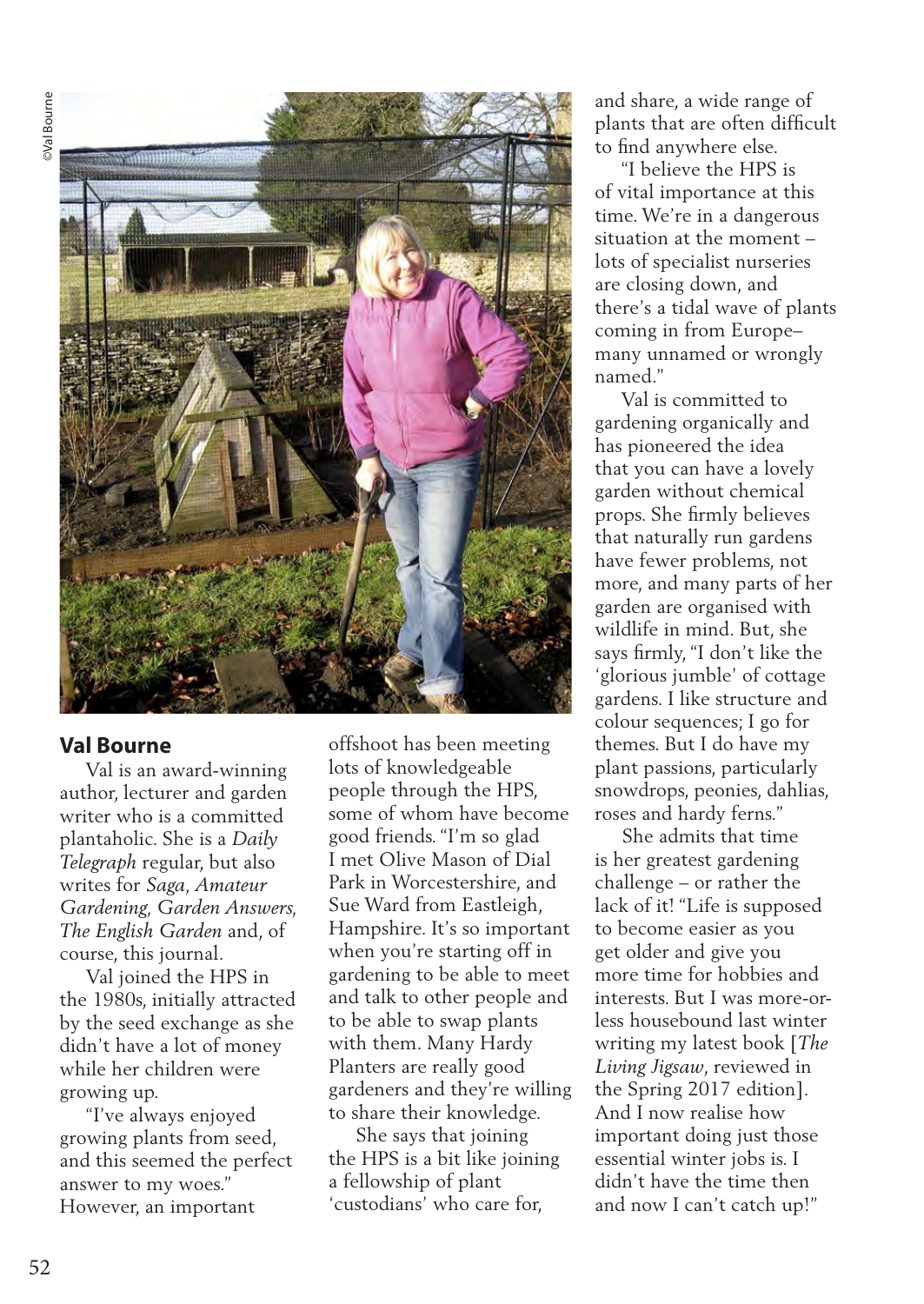### **Matthew Wilson**

 Matthew is an awardwinning garden and landscape designer, a lecturer, writer, and a radio and television broadcaster. He was dubbed 'The Landscape Man' after the Channel 4 series. At Chelsea last year his show garden won the prestigious People's Choice. Matthew worked for the RHS for a decade, as Curator at Hyde Hall then Head and Curator of Harlow Carr. He found developing both gardens incredibly rewarding.

 "I'm probably best known for my quite 'naturalistic' planting, such as the Dry Garden at Hyde Hall and the Main Borders at Harlow Carr, but my taste is quite eclectic. My own garden is a mixture of flowering perennials and grasses, along with structural elements, including shrubs, roses – I love roses – and simply clipped and shaped box. Clients I design for come to me because they like that style: loose and natural perennial planting in a framework of structural woody plants."

 Matthew's first experience of the HPS came 20 years ago at Hyde Hall. "The Society organised – and still does – an Autumn Plant Fair. I was warned it was a popular event, but it wasn't until the traffic backed up for more than a mile down the road that I realised just how popular!"

 He has admired the work of the HPS ever since. "The enthusiasm of members and the great breadth of



knowledge make for an invaluable resource and ensure membership is a fun experience for anyone with an interest in hardy plants.

 "Throughout my gardening life, I've enjoyed so much advice, direction and support from HPS members, especially nurserymen and women. My garden is full of plants I've bought at HPS plant fairs, where every purchase comes with expert advice from a person who knows exactly how to grow it."

 As for being an HPS Ambassador, Matthew believes that the need to promote hardy plants in as great a variety as possible is important, as diversity in garden plants is just as important as it is in wild

plants. "There's such a fantastic range of plants out there, but the constraints of commercial production mean many aren't widely available."

 As for his own gardening challenges: "For the first time in my gardening life, I have decent topsoil instead of pure clay, clay mixed with flint, or dust-dry chalk. It's a revelation! However, as I've discovered, even this comes with limitations. The subsoil is so far down it means the topsoil dries out very quickly, and nutrients can easily leach through. It's also quite an exposed garden. But then I simply follow the credo of 'right plant, right place' to ensure horticultural happiness!"